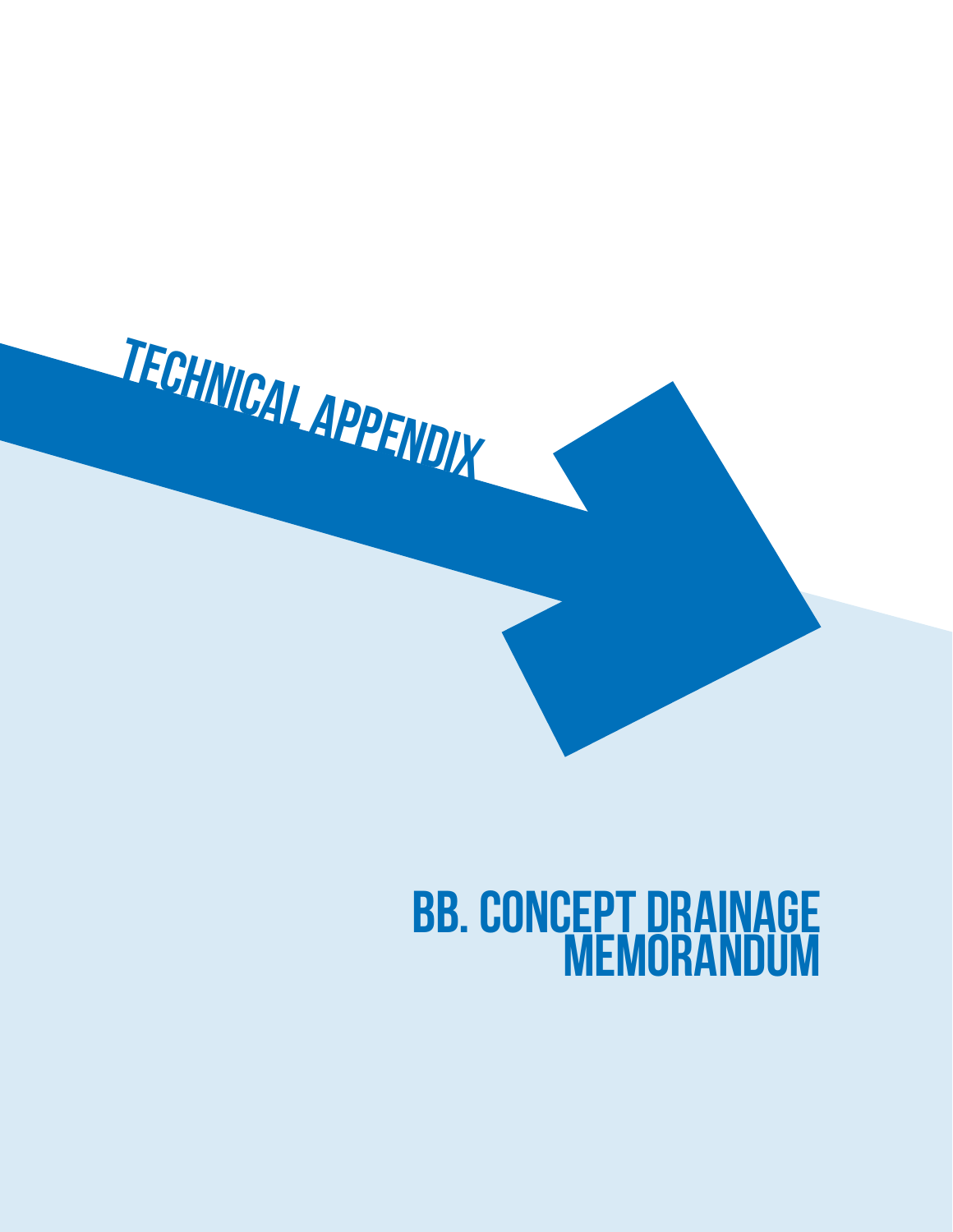7761 W RIVERSIDE DRIVE, SUITE 201 | BOISE, ID 83714 | P 208.898.0012

# MEMORANDUM

| May 8, 2017                          |
|--------------------------------------|
| Andy Daleiden, PE<br>Project Manager |
| Cody Janson                          |
| Concept Drainage Memo                |
| Key No. 20049                        |
| Int. Glenwood & State St Study       |
|                                      |

## PROJECT DESCRIPTION

The Glenwood Street and State Street intersection is a critical junction for moving people and goods through the State Street corridor and connecting the cities of Boise and Garden City. This signalized, high-volume intersection carries approximately 45,000 daily vehicles and two of the highest transit ridership routes (#9 and #9X) in the Treasure Valley. The adjacent land uses serve as a regional commercial hub and evolving transit-oriented development (TOD) node. The intersection has a diverse set of challenges, which have led to the Idaho Transportation Department (ITD) and Ada County Highway District (ACHD) partnering to lead the Glenwood Street and State Street Intersection Study.

This 12-month Study will engage partnering agencies, property owners, businesses, and the community atlarge to assess and identify a preferred intersection solution at the Glenwood Street and State Street intersection that:

- Improves intersection functionality for all users, including those with disabilities,
- B Traffic Sinna
- Provides enhanced opportunities for pedestrian and bicycle connectivity,
- Accommodates the surrounding current and planned land uses, including the proposed redevelopment of State Street as a transit-oriented corridor, and
- Complies with ACHD and ITD standards and supports the State Street Transit & Traffic Operational Plan.

The study area is shown above.

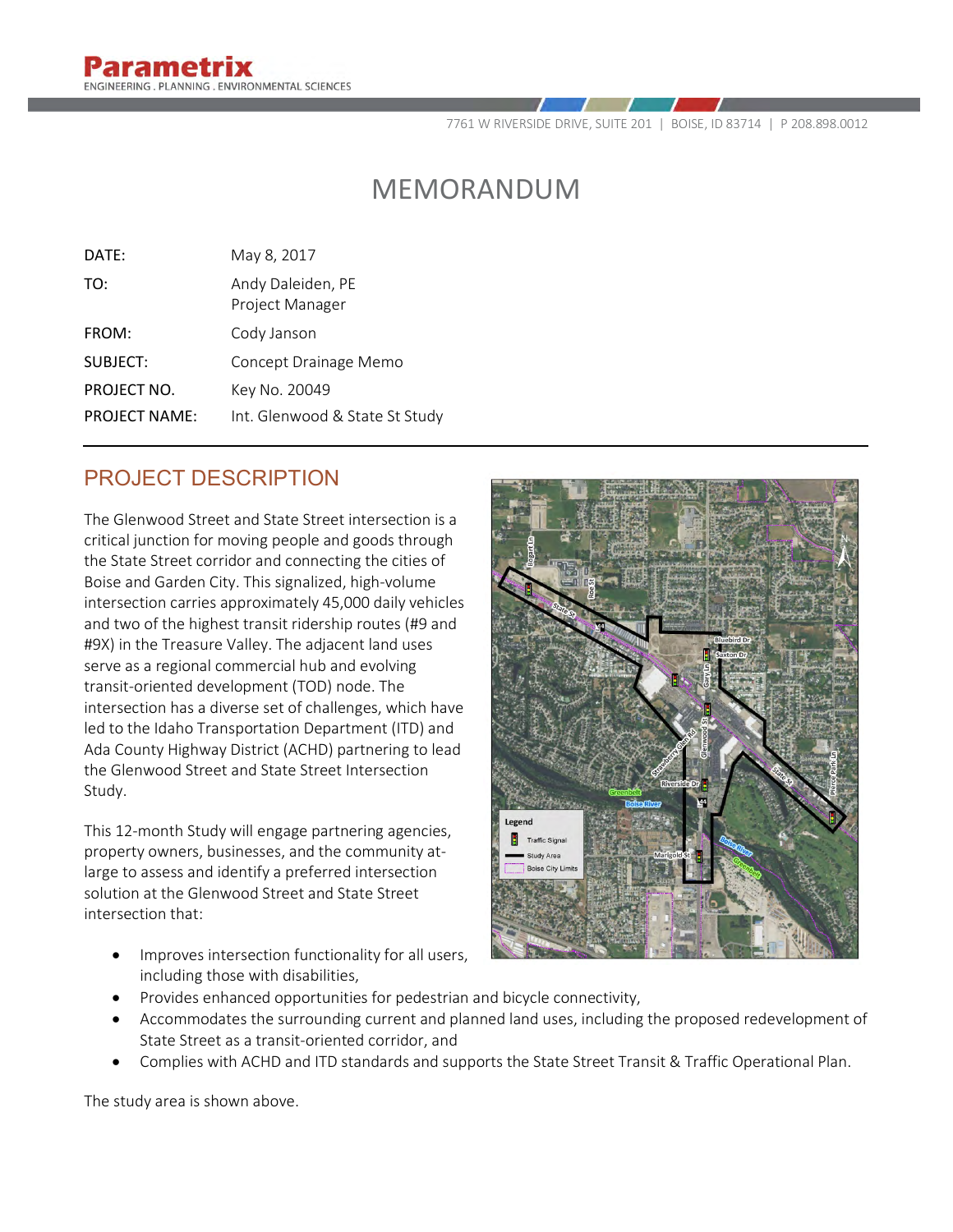# CONCEPT DRAINAGE REVIEW

This Drainage Review Memo was prepared to summarize and memorialize the concept design study pre-project storm drainage systems and outline possible locations and treatments for post-project drainage facilities for the Int Glenwood Street & State Study. The field analysis was completed on 4/24/2017 (Parametrix – Brad Burkett) after a storm event dropped approximately 0.15 inches over 12 hours. The photos below depict the drainage accumulation occurring in the referenced facilities after this event.

The drainage review can be utilized to better understand drainage alternatives, which can be assessed with the preferred intersection alternative from this Study. This memo will document existing drainage and irrigation facilities, as well as provide conceptual stormwater treatment options for use in developing design alternatives.

#### Pre-Project Conditions

In the pre-project condition most of State Street and Glenwood Street are urban road sections developed with curb, gutter, and separate sidewalk. General exceptions are the south side of State Street east of Vista Pawn, as well as the north and south sides of State Street west of Glenwood Street/Gary Lane. A field survey was not completed but a visual indication was used to approximate the following existing drainage patterns:

- Project Area East of the Intersection: State Street generally slopes west within the project limits.
	- o There is a swale area with no curb serving the south side of State Street east of Vista Pawn to the eastern project limit. Runoff collects and flows west along continuous curb and gutter for both sides of State Street for the remainder of State east of Glenwood Street. Stormwater collected along the curb and gutter portion from this leg eventually enters inlets near the Glenwood and State intersection, and is conveyed to the swale system adjacent to the parking lots serving Walmart, Washington Trust Bank, etc.
- Project Area West of the Intersection: State Street generally slopes west within the project limits.
	- o An open swale system runs along the north side of State Street west of the intersection. After the recent rainstorm, several areas had standing pools of water. This swale system is very shallow, and does not seem to provide adequate storage for the runoff produced (see Photos 1 and 2 on page 3).
	- o The south side of State Street is served by several swales adjacent and within the commercial development (Walmart). The south side of State Street has curb and gutter from the intersection to the west until just beyond the Walmart building. Runoff for this side of State flows into swales via catch basins and is piped directly into swales to the west of the Walmart building.
- Project Area North of the Intersection: Gary Lane drains south from a high point near the intersection with Bunch Lane, eventually draining into a roadside swale system on the west side of Glenwood Street and the south side of State Street (see Photo 3 on page 4). North of Bunch Lane, the drainage from Gary Lane enters a system which flows north to a facility outside of the project area.
- Project Area South of the Intersection: There appears to be a low point on Glenwood Street approximately 1,000' south of the intersection (near Burger King) that collects runoff from a portion of the east leg of the intersection (State Street) as well as the runoff from the east side of Glenwood Street for much of the south leg of the project limits. The drainage is collected via a catch basin / sediment grease trap and is then conveyed west to a swale system on the west side of Glenwood Street (see Photo 4 on page 4).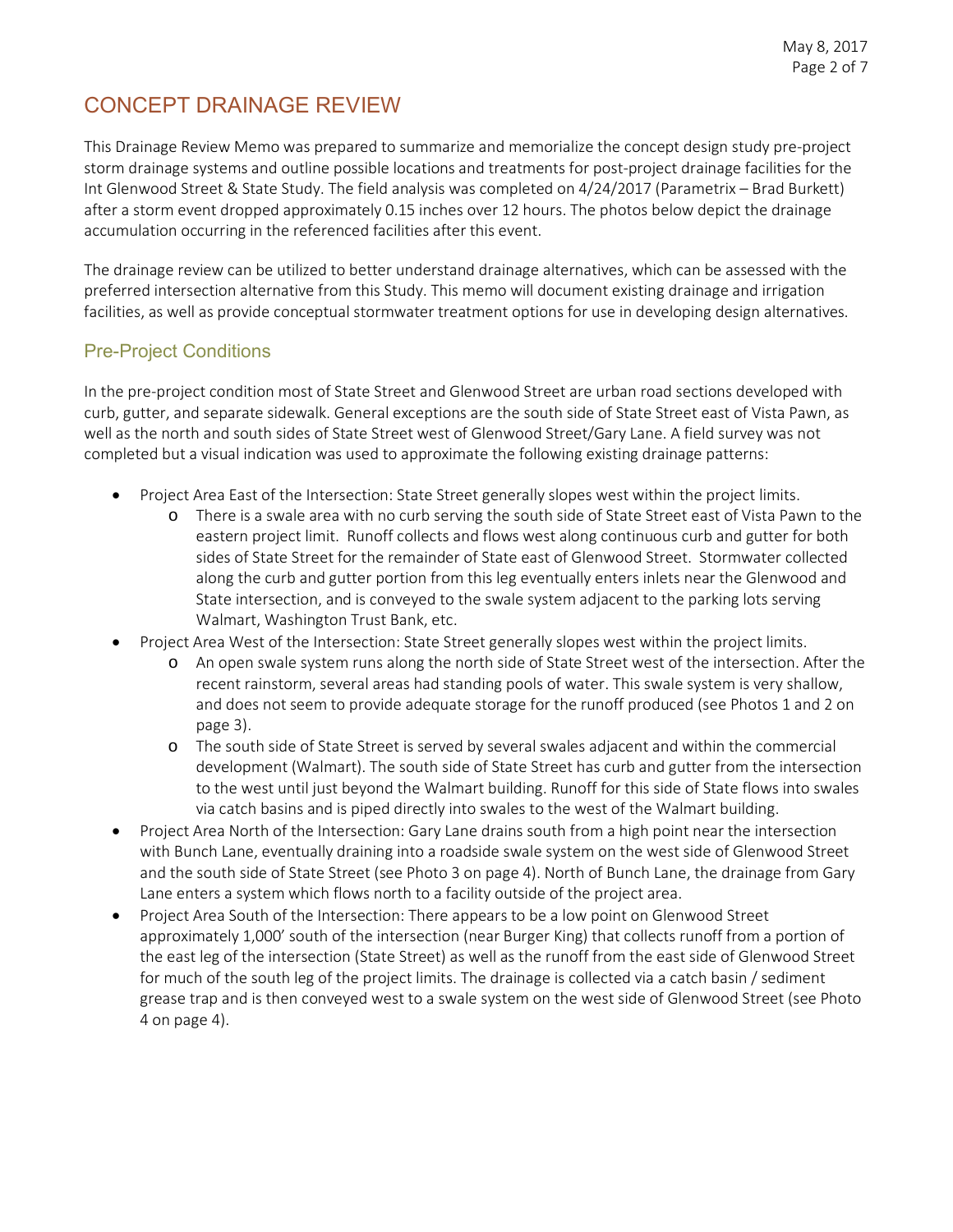

**Photo 1 – North Side of State Street Swales West of Gary Lane**



**Photo 2 - North Side of State Street Swales West of Saxton Drive**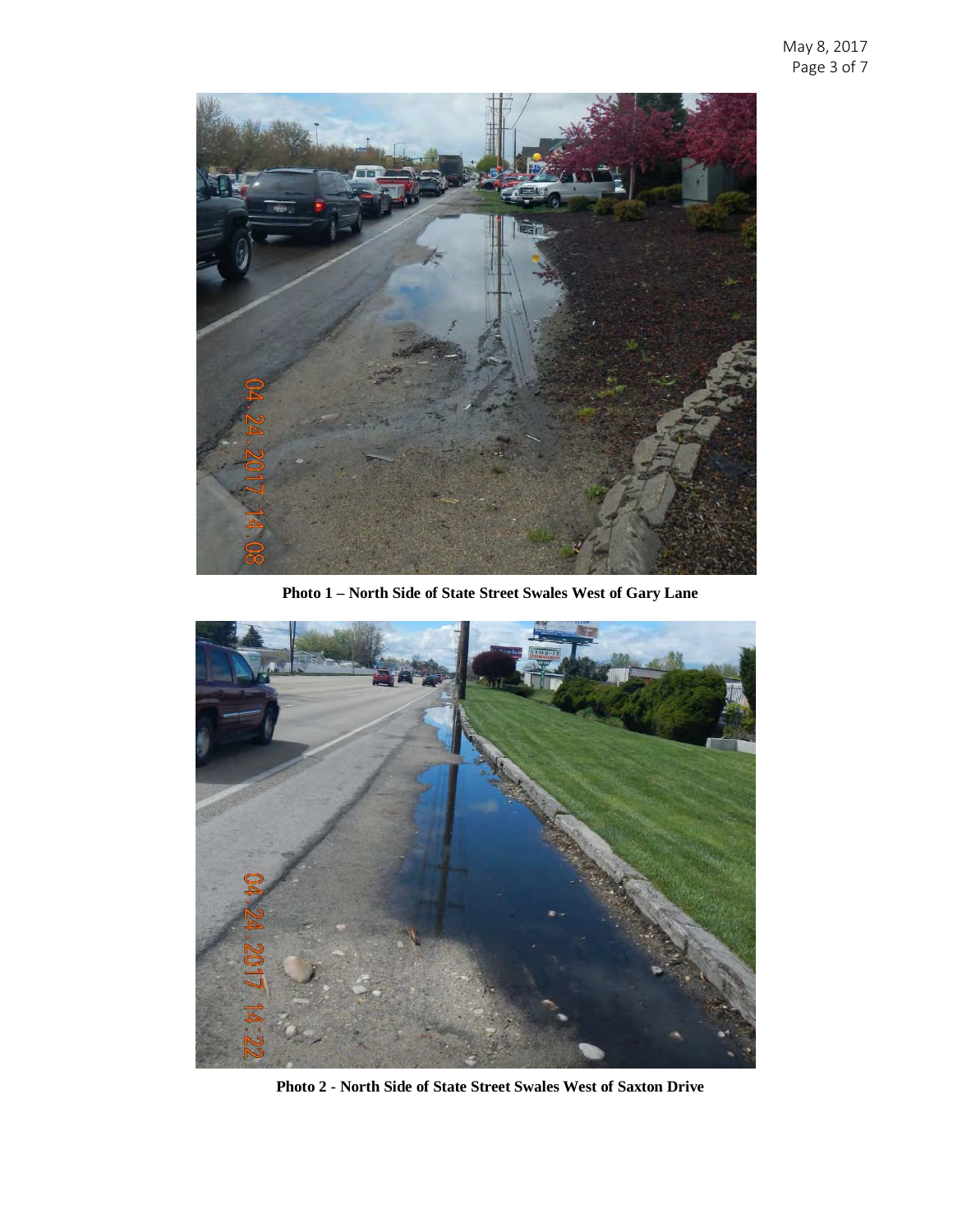

**Photo 3 - Southwest State/Glenwood Intersection Swales**



**Photo 4 – N Glenwood Street Swales**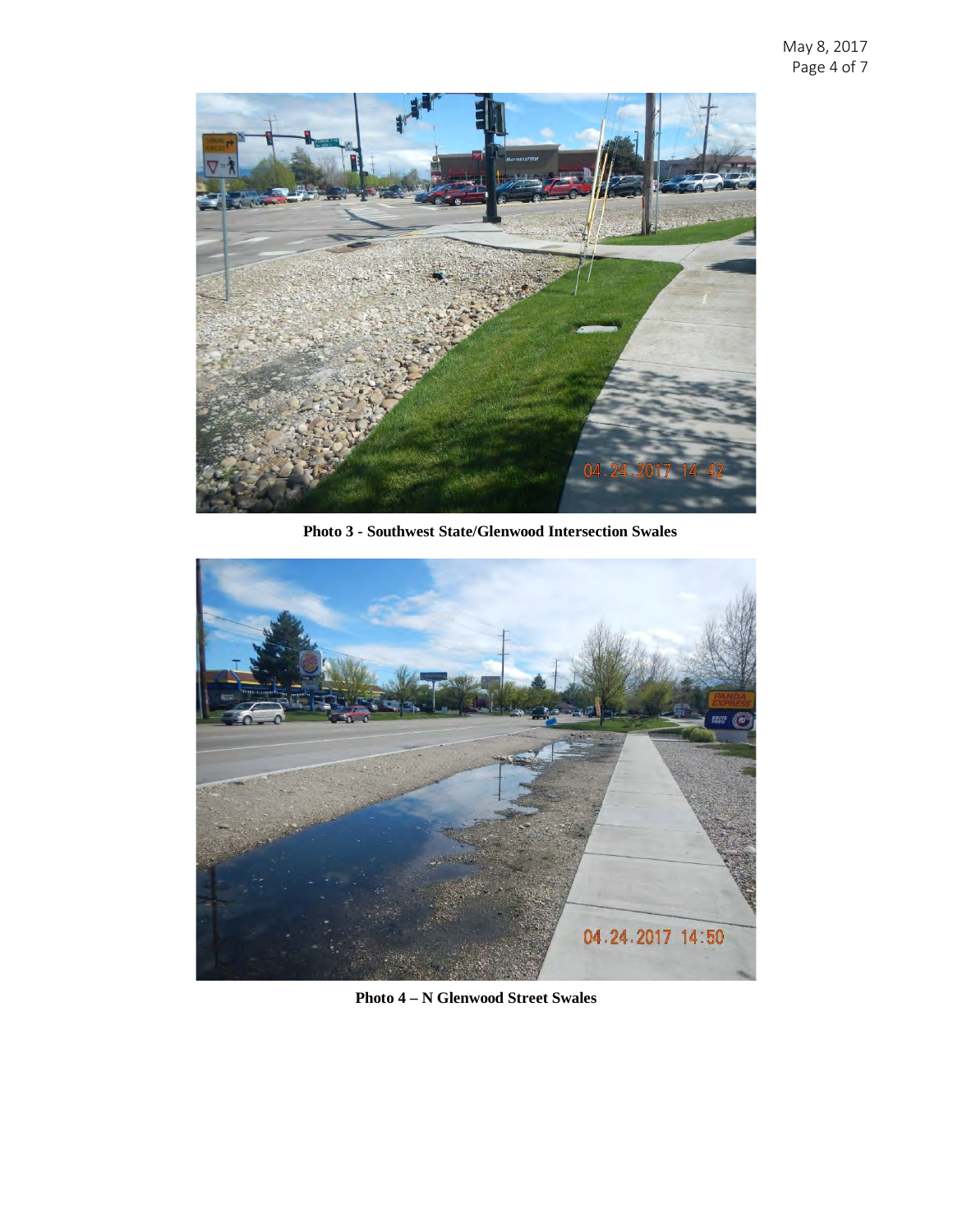#### Soil Conditions

According to National Resources Conservation Service soil data, infiltration rates vary for soils in the area and typically from 2 to 6 inches/hour. No project-related soils analysis has been performed at this time. Concept level drainage treatments should assume an infiltration rate within this range for native soils.

High groundwater is an important consideration given the projects proximity to the Boise River. Stormwater facilities must be designed to ensure minimum groundwater clearances.

#### Design Criteria / Hydrology Method

Storage requirements for the study area have been developed according to ACHD Drainage Policy at the time this Draft Drainage Memorandum was prepared. Sizing for runoff volumes utilized the 100-year, 1-hour design storm. The Rational Method was used to determine the storage requirements for proposed stormwater facilities. ITD's Roadway Design Manual indicates the Rational Method may be utilized for watersheds less than 200 acres. ACHD has adopted the Rational Method as their preferred methodology in calculating stormwater runoff.

The peak stormwater runoff rate is estimated from the following equation:

 $Q = C \times I \times A$ where:  $Q =$  Peak Runoff (cubic feet per second (cfs)) C = Surface Runoff Coefficient (unit less) I = Rainfall Intensity (inches/hour) A = Drainage Area (acres (ac))

The rainfall intensity is taken from an Intensity Duration Frequency (IDF) graph or table which is unique to the Boise Area. The Rational Method assumes constant rainfall intensity over a given duration; which is equal to the time of concentration. For shorter durations, the rainfall intensity is higher than longer durations. ACHD's IDF table was used for all the Rational Method equations.

The Rational Method can be used to estimate the total runoff volume for a given duration and rainfall frequency. This is done by assuming the rainfall runoff starts at zero and increases in a straight line to the peak runoff rate (at the corresponding time of concentration or rainfall duration) and then decreases back to zero at double the rainfall duration. ACHD's standard to determine runoff volume is the 100-year frequency, 1-hour rainfall duration. The runoff volume can be calculated with the following equation:

 $V = D \times Q_D \times 60$  (minutes/hour) x 60 (seconds/minute)

where:  $V = Total$  Runoff Volume (cubic feet (cf))

D = Rainfall Duration (hours)

 $Q_D$  = Peak Runoff Rate at the given Duration (cfs)

A land area coverage of 10% permeable and 90% impermeable surfaces was taken to represent the right of way drainage area to gain a conceptual estimate of runoff volumes. A weighted average of the C values for these two surface areas produced the overall Surface Runoff Coefficient listed below:

- 0.95 Impervious areas including roadway, curb, gutter, and sidewalks
- 0.20 Pervious landscaped and undeveloped areas
- 0.88 Overall adjusted C value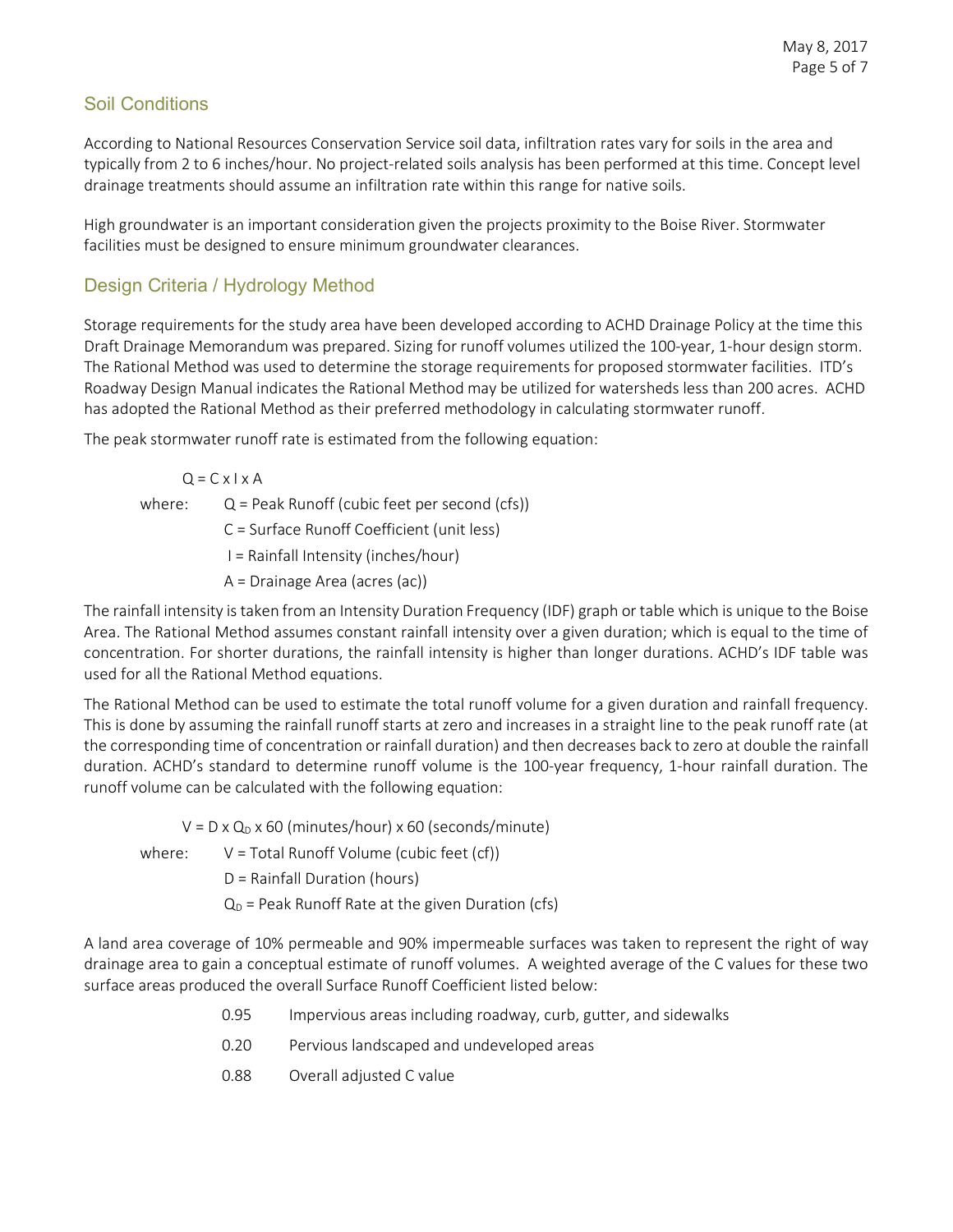#### Post-Project Conditions

Feasible stormwater treatments for the Int Glenwood Street & State Study may include treatment and conveyance swales, grass buffer strips, seepage bed with sand and grease traps, and tree systems (taking high groundwater into consideration). Utilizing the above total runoff volume formula, the volume of storage needed to accommodate a 1-hour, 100-year storm for three typical right of way sections within the study area are as follows:

- State Street An assumed 160 feet of right of way yields approximately 2150 CF of runoff per 100 feet of length
- N Glenwood Street An assumed 110 feet of right of way yields approximately 900 CF of runoff per 100 feet of length
- N Gary Lane An assumed 85 feet of right of way yields approximately 850 CF of runoff per 100 feet of length

The significant widening of State Street in the project area, with expansion occurring mainly on the north side, may impact facilities currently serving the Northgate Shopping Center parking lot. While the shopping center facilities do not serve runoff from State Street right of way, facilities may need to be moved or replaced as a result of roadway widening. Drainage for the east leg of State Street in the study area is currently treated in facilities between curb and sidewalk along the west side of Glenwood Street. This area has potential for placement of proposed facilities to accommodate future east State Street and Glenwood Street runoff as well.

For the west leg of State Street, adequate room exists in the right of way along the south side west of Glenwood Street to utilize and improve upon the existing swale system to accommodate future runoff. The facilities serving the north side of State Street west of Gary Lane may need to be changed or improved to adequately treat a wider drainage section, and fix current drainage issues.

The N Gary Lane leg of the study area may only see slight modifications. This drainage is currently treated via the swale system running along a large parking area (serving Walmart, Applebee's, etc.), which should be a practical location for future treatment as well.

#### Existing Irrigation Facilities

On April 20, 2017, Parametrix met with the Boise Valley Irrigation Ditch Company (BVIDC) to obtain information regarding existing irrigation systems in the project area with the goal of retaining existing facilities related to the Boise Valley Canal. Collaboration with BVIDC will continue after further project development to address potential impacts to the canal.

The Boise Valley Canal is managed by BVIDC and runs behind the businesses fronting State Street (along the north side of the street) from the eastern study limit, flowing west to Gary Lane through underground facilities. West of Gary Lane, the canal becomes an open channel. Just west of Saxton Rd, it veers to the southwest, where it then parallels the north side of State Street to the western study limit. An underground lateral from the canal crosses State Street between Money Tree and Radio Shack, connecting to a lateral that runs along the south side of State Street from about Applebee's to just past the RV & Mini Storage facility to the west where it then turns south. Another underground irrigation line connects to this lateral running parallel to the parking lot entrance west of Washington Trust Bank. This lateral then crosses the large parking lots serving the Walmart and other businesses there, heading southwesterly towards a residential area fronting Apache Way. The Boise Valley Irrigation Ditch Company claimed ownership of no other irrigation facilities in the study area. However, several irrigation structures were identified at various points along the west side of Glenwood Street. These structures are not indicated on the BVIDC facility map for the study area, and were not discussed in the meeting. Ownership of these facilities is unknown.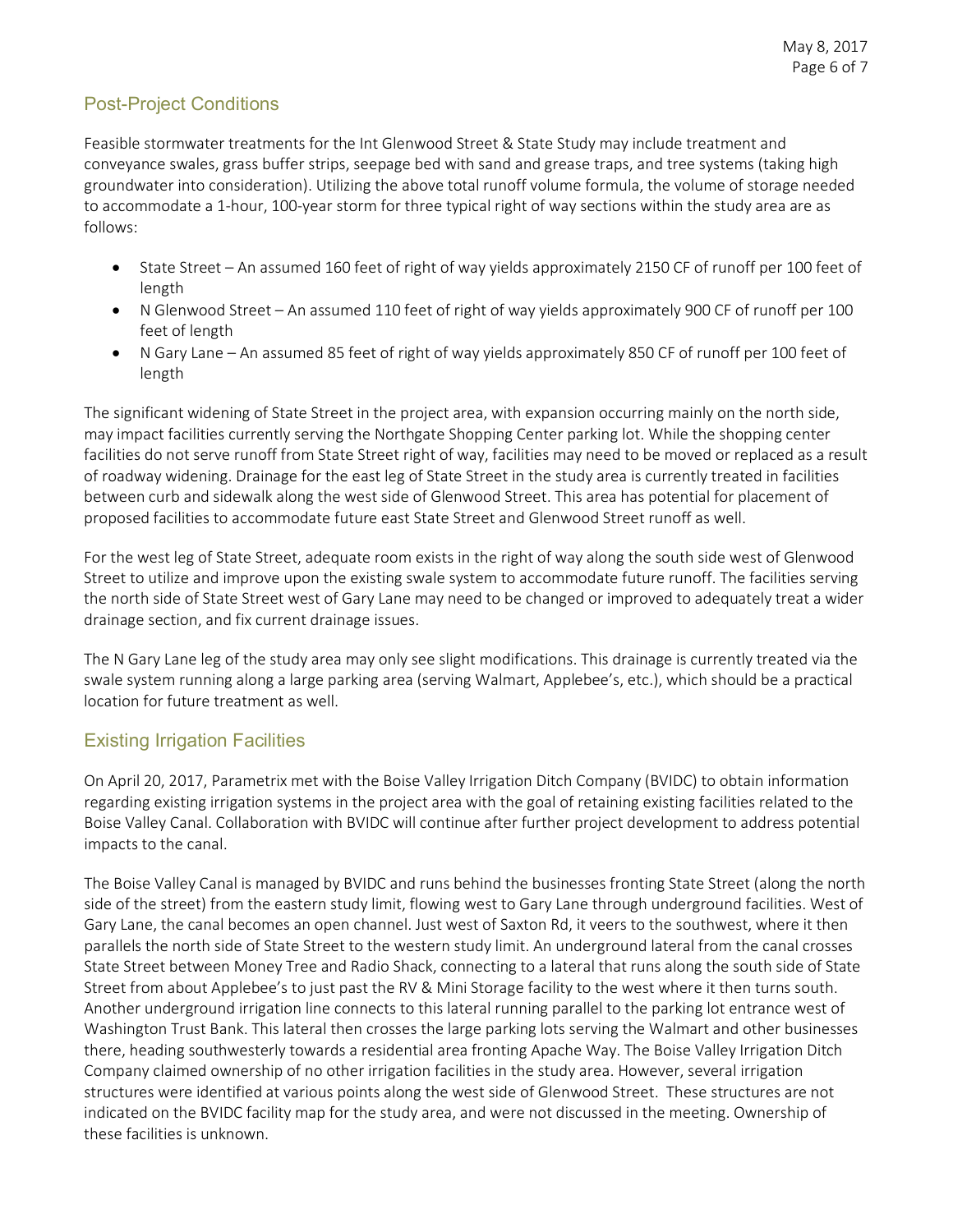### **CONCLUSION**

The post-project drainage facilities for the study area must be designed for the 100-yr, 1-hr storm event. This memorandum provides estimated runoff quantities for typical right of way sections within the study area, and identifies concept level treatments and locations for proposed BMP's. Utilizing the suggested treatments and locations will minimize changes to the existing drainage system, and limit impacts on surrounding stormwater and irrigation facilities. Further analysis to determine specific treatment types and drainage system improvements will continue into preliminary design as design alternatives are refined.